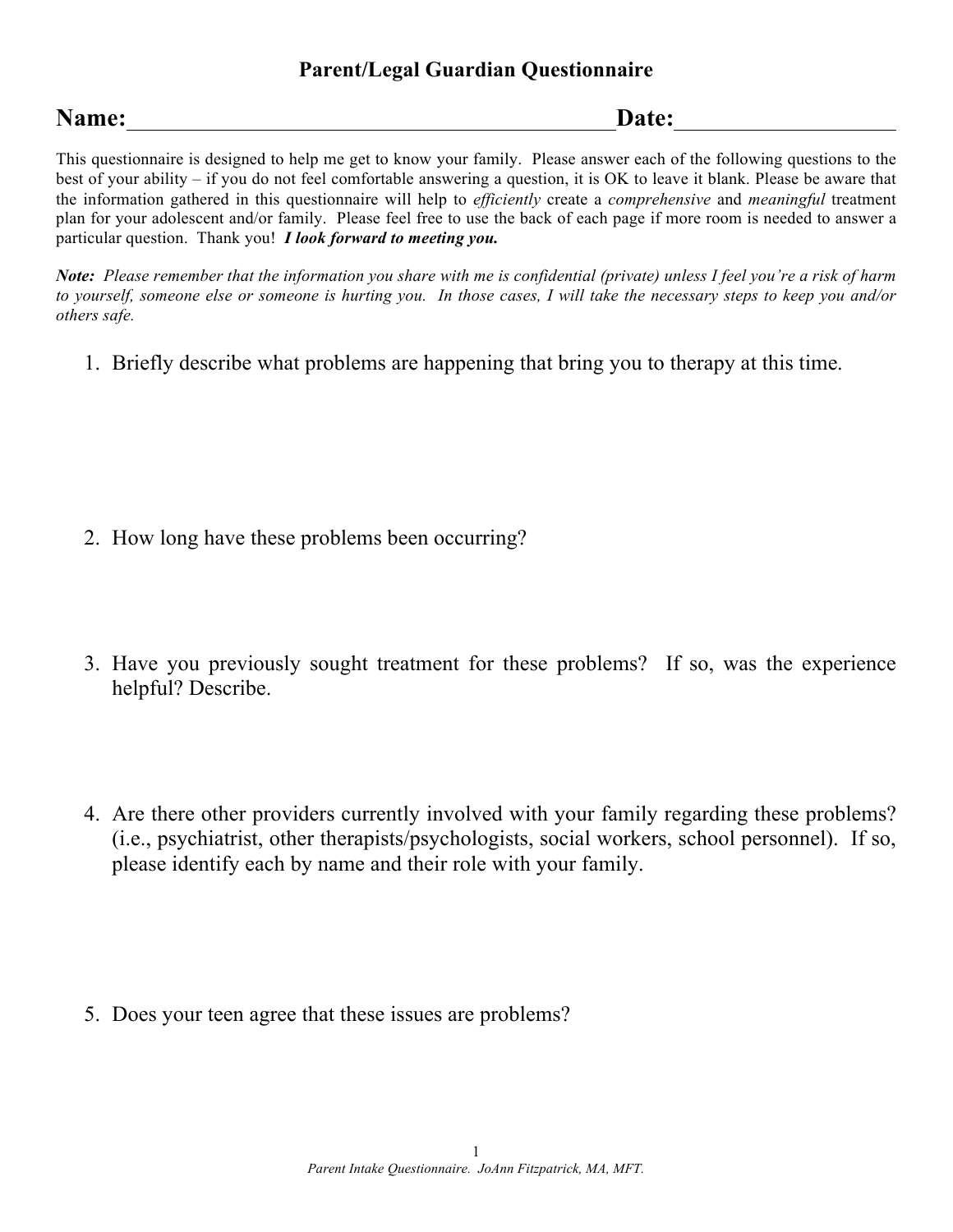6. What do you hope to get out of therapy? (ex, how would you know that you've reached your goals? What would be different for your teen and/or family?)

General Family Background: For all children, but especially in adolescence, families are a key source of both support and stress. It is very important to gain an understanding of current family functioning and background history as a part of the assessment process.

1. Who is in your immediate family? Please list names/ages.

2. What are the living arrangements? (if divorced, how is time divided? Are all parents/siblings in the home? If not, when did parent(s)/sibling(s) move out?)

3. Please list family strengths:

4. Please list family challenges: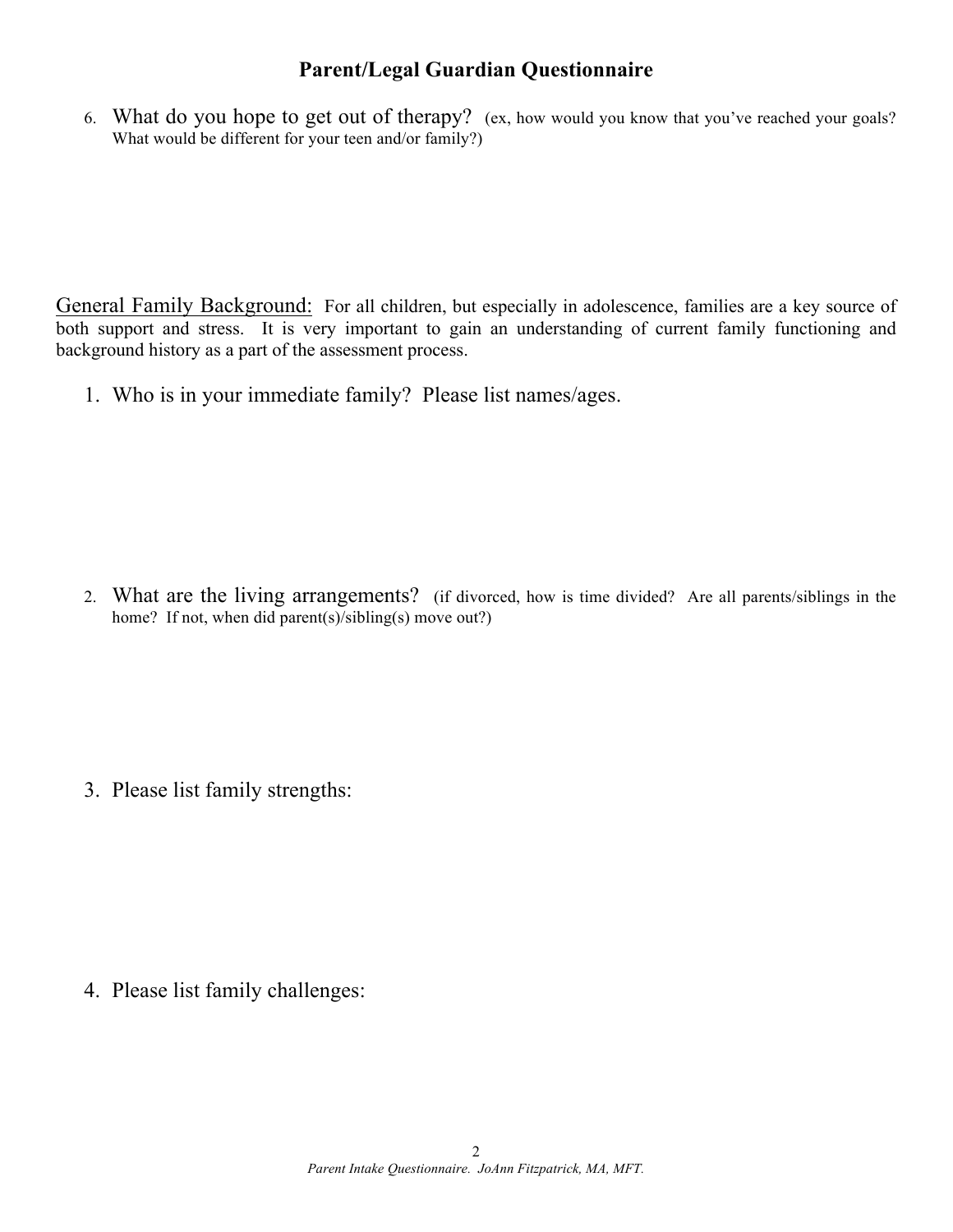5. Please note any significant changes and/or stressors that have occurred (included dates):

6. What are your family's religious/spiritual beliefs? (i.e., are you member of a particular religious group?)

7. What is your family's cultural background?

#### Family Medical/Mental Health Background:

1. Does your teen or *anyone in the immediate family* have any significant medical issue (current or past?). If yes, please describe.

2. Has anyone in your family been diagnosed/treated for a mental illness? (i.e., Depression, *Bipolar Disorder, Schizophrenia, Obsessive-Compulsive Disorder, Anxiety/Panic, Attention Deficit Disorder)* If yes, please describe.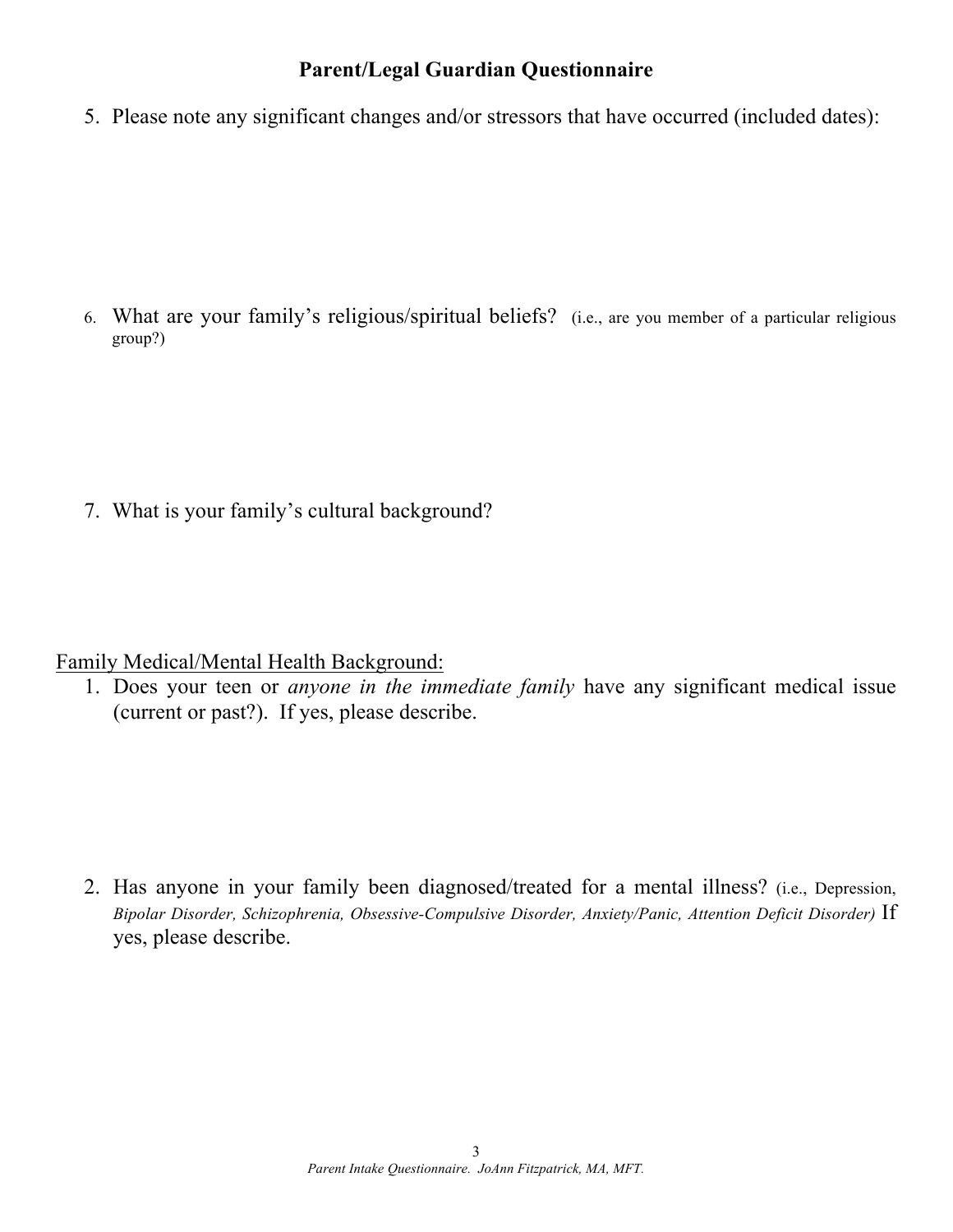3. Has any type of abuse and/or violence occurred in your family? If yes, please describe.

4. Is there a history of addiction and/or substance abuse in your family (past or current)? If yes, please describe.

5. Has anyone experienced any type of significant trauma and/or loss? If yes, please describe.

6. Is anyone else currently receiving mental health services? If yes, please describe.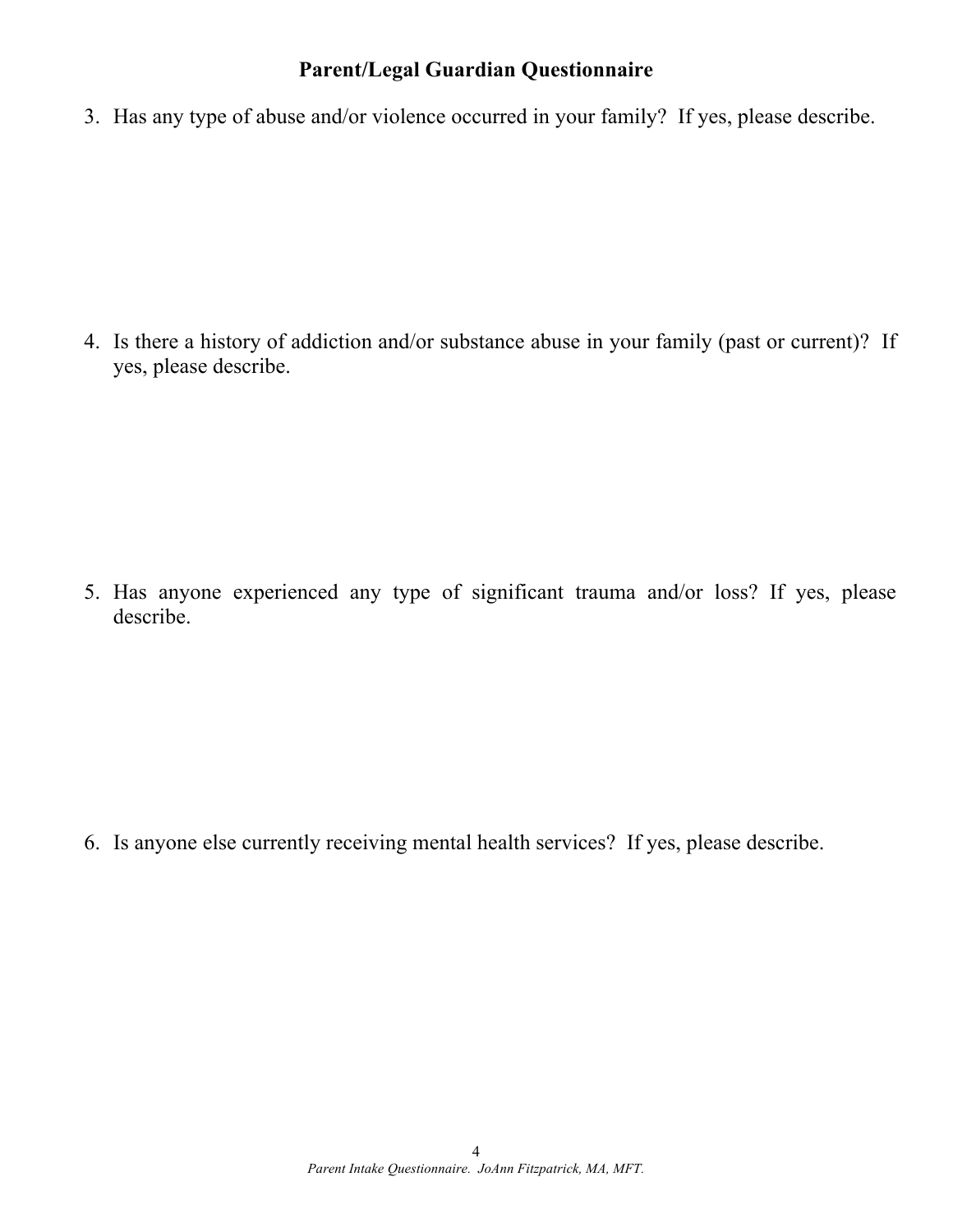Family Educational/Occupational Background:

- 1. What school is your teen currently attending? \_\_\_\_\_\_\_\_\_\_\_\_\_\_\_\_\_\_\_\_\_\_\_\_\_\_\_\_\_\_\_\_ Current Grade:
- 2. Is your teen classified to receive Special Education Services? If yes, please describe and provide date of last IEP.
- 3. How is your teen doing in school? Any concerns? If yes, please describe.

4. Please describe your teens overall school performance. (Kindergarten to current)

5. Please describe the *parent(s) educational background* and *current occupation/employment status*. Please describe if there have been or are any impairments in occupational functioning.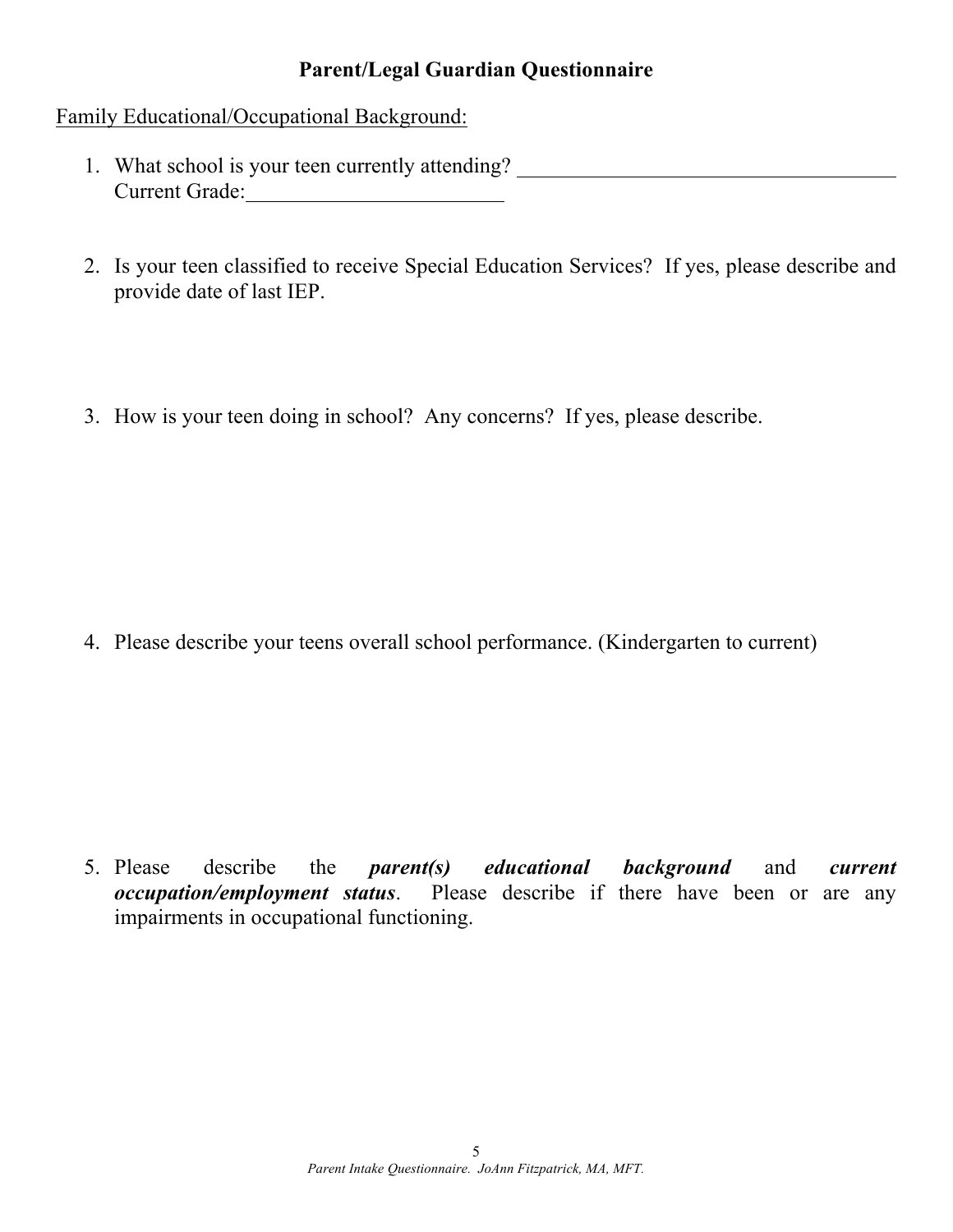Individual Development of your teen:

Birth History: How did your child join your family? *Please circle which applies:* 

- Natural Conception
- Use of Reproductive Technology
- Foster Care/Adoption

Were there any pregnancy stressors that occurred for your child (in utero), for the mom or the family in general?

Any particular stressors that occurred surrounding your child joining your family?

Please describe your experience of your teen's overall developmental course.

• *Did your teen achieve his/her milestones within a normal range? If no, please describe.*

• *Did you have any concerns for your teen's development at any different stages? Please describe.*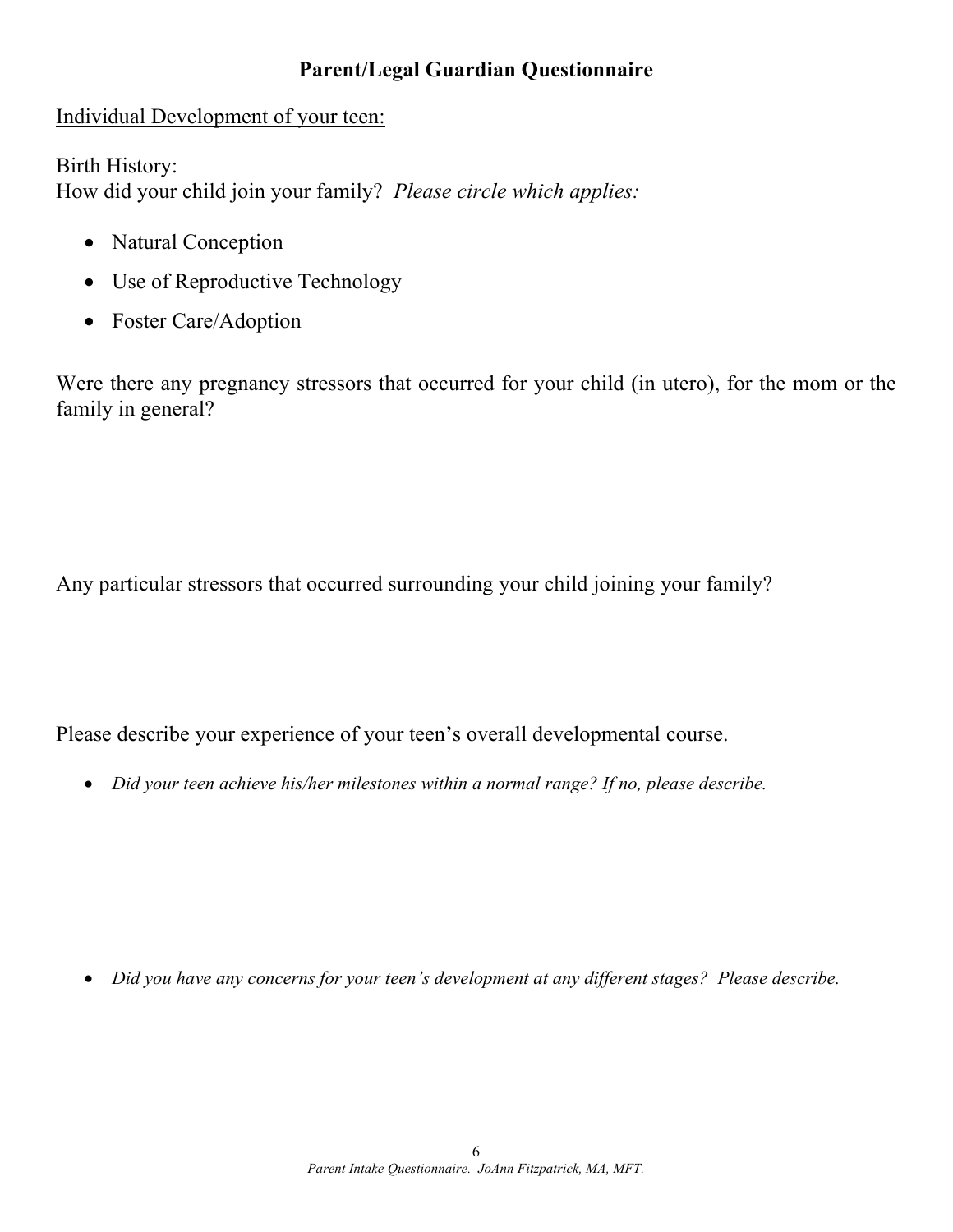• *Were there any significant family changes, moves, and/or stressors that occurred during your teen's childhood that have not been mentioned in previous answers?*

• *How has your teen developed emotionally, socially, and academically?* 

• *Do you feel that your teen is currently developmentally "normal" or "on track"? Please explain.*

• *Any specific concerns regarding your teen's peer relationships? (past and/or current) Please explain.*